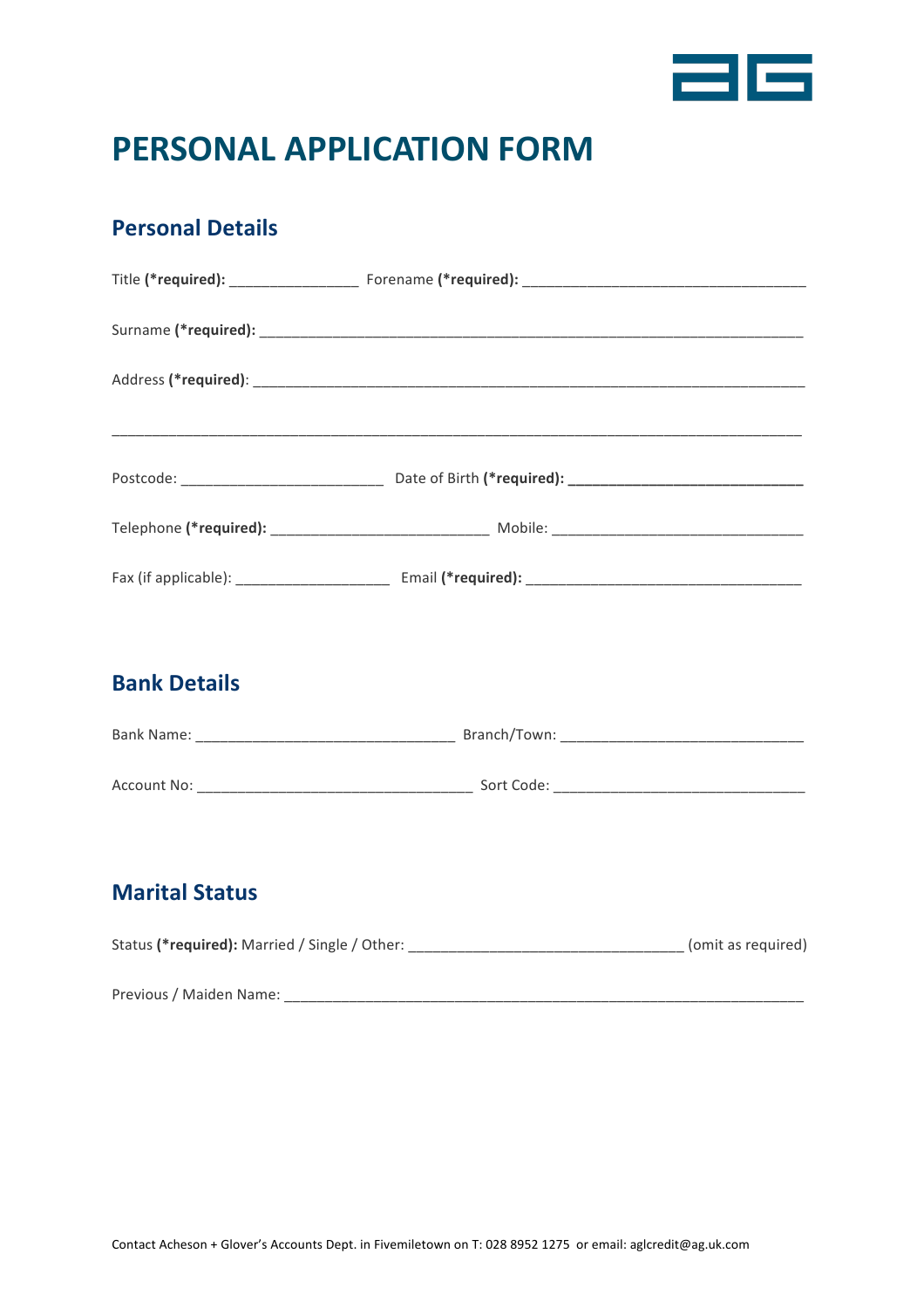

## **Current Occupancy**

| Status (*required): Owner of Home / Tenant / Live with parents (omit as required)                                                                                                                                              |           |  |
|--------------------------------------------------------------------------------------------------------------------------------------------------------------------------------------------------------------------------------|-----------|--|
| Time at current address (*required): Years and                                                                                                                                                                                 | Months    |  |
| Previous Address: The contract of the contract of the contract of the contract of the contract of the contract of the contract of the contract of the contract of the contract of the contract of the contract of the contract |           |  |
|                                                                                                                                                                                                                                | Postcode: |  |

## **Employment Status**

| Status (*required): Employed / Self Employed (omit as required)            |
|----------------------------------------------------------------------------|
|                                                                            |
|                                                                            |
|                                                                            |
|                                                                            |
| Time with Employer (*required): ____________ Years and ____________ Months |
| (if less than three years please give previous occupation and employer)    |
|                                                                            |
|                                                                            |
|                                                                            |
| Time with Previous Employer: _____________ Years and _____________ Months  |